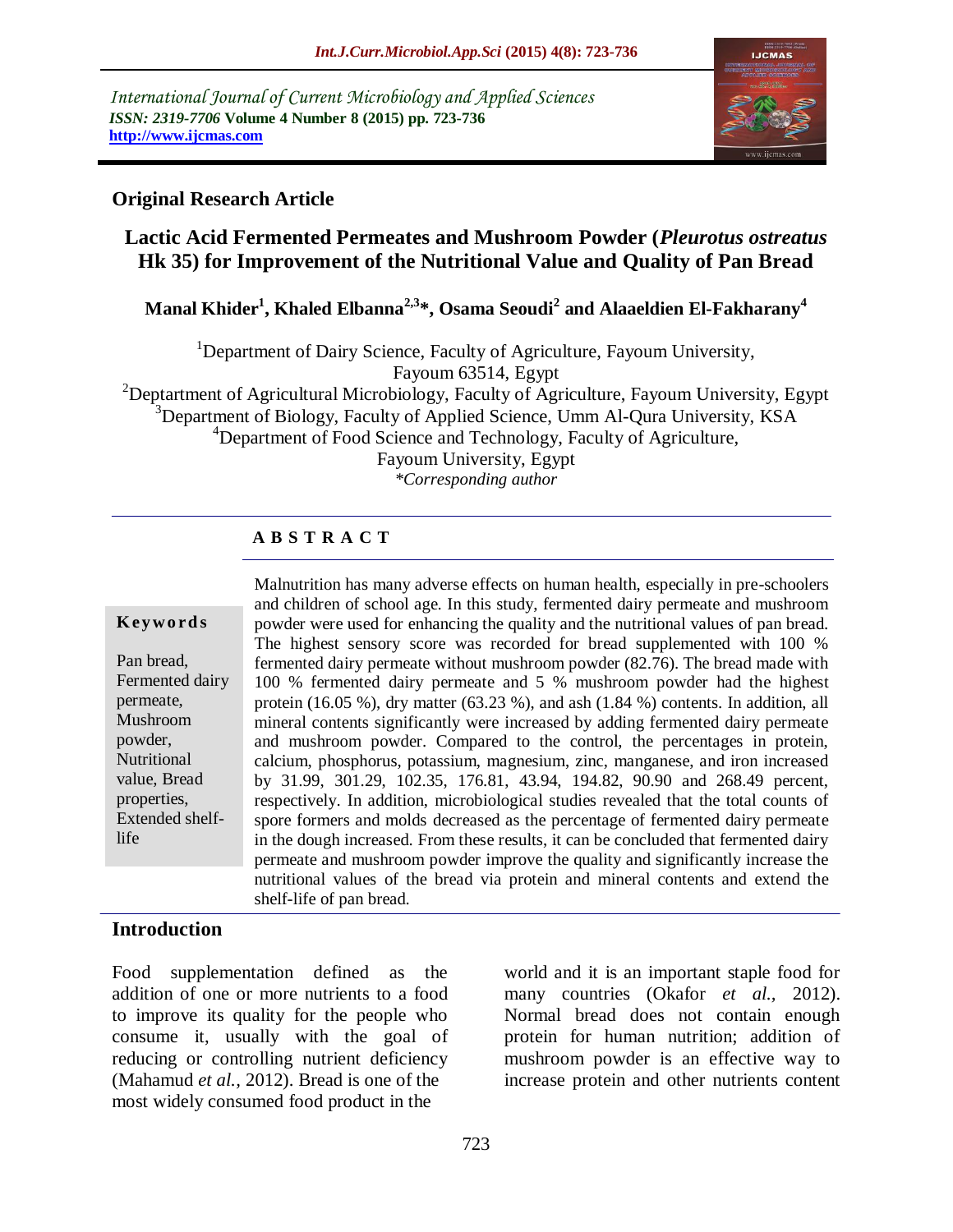in wheat bread (Okafor *et al.,* 2012; Mepba *et al.,* 2009; Agu *et al.,* 2010).

Mushroom is being widely used as food and food supplements from ancient times. It considered as one of the important food items for their significant roles in human health, nutrition and diseases (Okechukwu *et al.,* 2011; Kakon *et al.,* 2012). Mushrooms are edible fungi that contain high quality digestible protein that varied between (10– 40%), carbohydrate (3–21%) and dietary fiber (3–35%) on dry weight basis depending on species. Most species contain all the essential amino acids about the same proportion as in egg. Lysine that is deficient in most grain cereals like wheat is the abundant essential amino acid in mushroom, so it will complement well with wheat flour to produce nutritionally balanced high quality bread. It is also consider as therapeutic foods and a good source of Bvitamins and vitamin C and significant amount of mineral elements (Okafor *et al.,* 2012; Aisya *et al.,* 2010; Xiaofei *et al.,* 2011; Patel *et al.,* 2012).

Permeate is an important by-product of ultra-filtration process in cheese industry. Meanwhile, substances of lower molecular weight, such as lactose and minerals, in addition to water-soluble vitamins and salts pass through the filter. Therefore, permeate can be considered as a solution of nutritious significance. It is a subject of environmental concern due to its high biological oxygen demand (Murad *et al.,* 2011; Marhamatizadeh *et al.,* 2012). A number of applications for whey-permeate have been developed in an effort to overcome the problem of its disposal. Permeate could be added as an ingredient to existing types of food supplements for moderately malnourished children. In baked products, whey permeate can offer many benefits, such as enhancing surface browning and which not only improve appearance but also

imparts a pleasant caramelized flavor, moisture retention and development of a tender crumb structure. Whereas, Lactose content dictates permeates ability to improve the texture of baked products, affect their appearance and color. Permeate is also good source for electrolytes such as calcium, potassium, sodium, magnesium and phosphorus (Marhamatizadeh *et al.,* 2012; Udovicic *et al.,* 2013).

Lactic acid bacteria (LAB) occur naturally in several raw materials (e.g. milk, meat, flour, etc.) and generally used as natural starters in food fermentations; produce lactic acid as the major end product during fermentation. Their long history of safe use, led to a wide range of industrial applications i.e., flavor, texture and preservative qualities of many fermented foods such as cheese, yoghurt and breads (Holzapfel *et al.,* 2001). Formation of flavor by lactic acid bacteria based on formation of acidity, formation of flavor precursors such as amino acids and formation of volatile compounds or aroma. Lactic acid bacteria contribute to the production of safer foods by inhibiting the growth of pathogenic microbes or by removing chemicals or toxic contaminants (Ur-Rehman *et al.,* 2007; Bolourian *et al.,* 2010; Mortazavi *et al.,* 2011).

Pan bread with added mushroom powder and fermented permeate may be a convenient food format to satisfy consumer interest in the health and nutritional benefits offered by mushroom, nutrients and flavours in fermented permeate and extending the shelf life of pan bread. As far as we know, the use of mushroom and fermented permeate as a food supplements is rare. Therefore, the objectives of the present work are: (I) to develop a desirable and healthy pan bread using fermented permeate and mushroom powder as a food supplements, and (II) to evaluate the effect of different levels of lactic acid bacterial fermented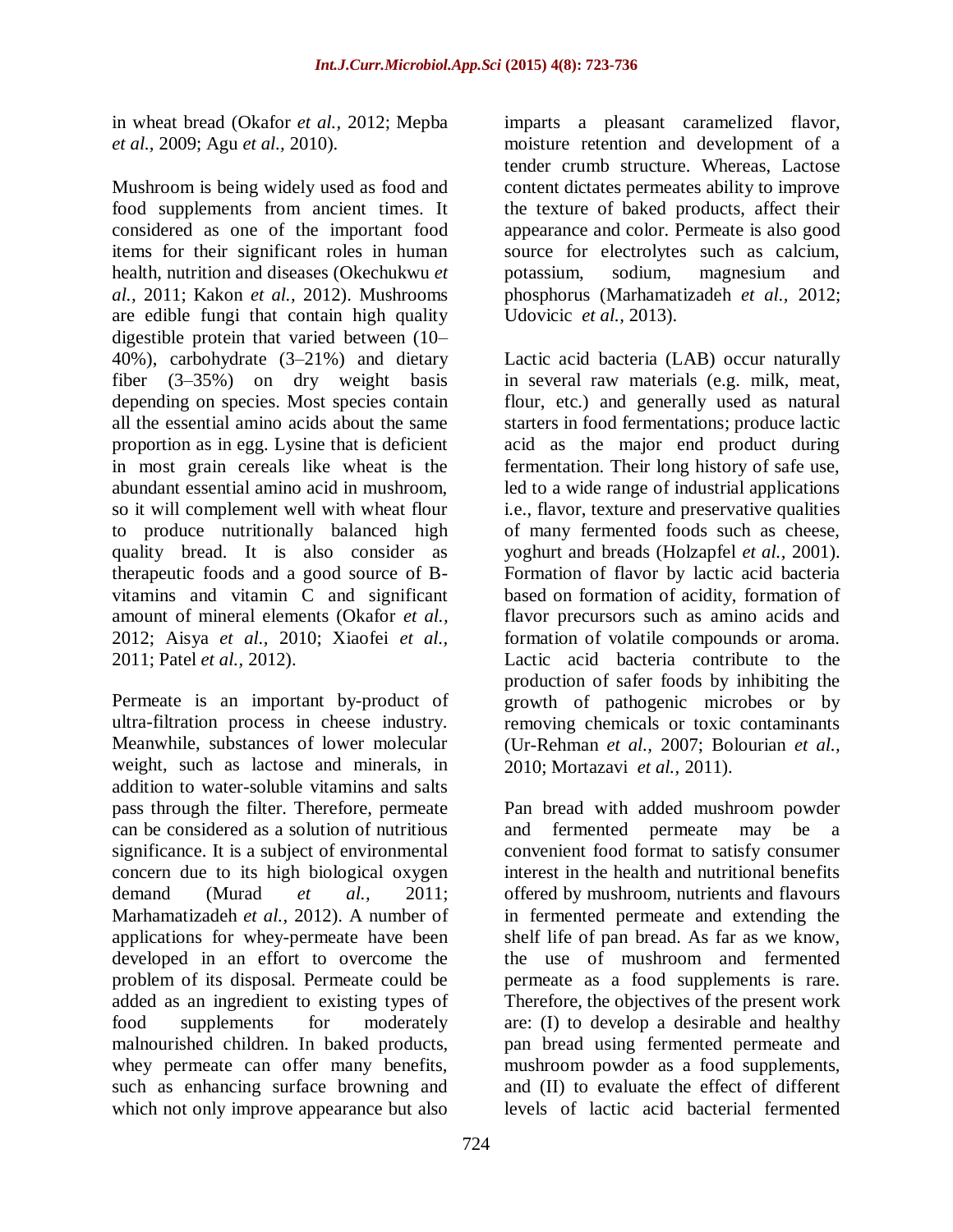permeate and mushroom powder on the chemical, physical, microbiological properties, organoleptic properties and extending the shelf life of pan bread.

### **Material and Methods**

### **Material used in this study**

Wheat flour (72% extraction), was obtained from Middle Egypt Flour Mills Co. at Fayoum Governorate, Egypt. Instant active dry yeast was obtained from the General Bakeries Co. Giza Governorate, Egypt. Permeate used in the bread making was obtained from Dairy Industrial Unit at Faculty of Agriculture, Fayoum University, Egypt. The major composition of fresh permeate used in bread making was determined. Lactic acid bacterial strains namely: LAB11, LAB13 and LAB107. which characterized in our previous studies, were used for preparing fermented permeate (Elbanna *et al.,* 2010).

# **Preparation of fermented permeate**

Permeate was first diluted and the pH was adjusted to 6.4, and sterilized at  $110^{\circ}$ C for 15 minutes, then cooled inoculated with pervious strains and incubated at 32+ 2°C for fermentation.

#### **Mushroom production and preparation**

The fresh mushroom (*Pleurotus ostreatus*) was cultivated in private mushroom farm, Agriculture Recycling Unit, Faculty of Agriculture, Fayoum University, Egypt. Pure culture of *Pleurotus ostreatus,* HK35 was grown on Potato Dextrose Agar medium at  $25^{\circ}$ C for 21 days before used as inoculation.

#### **Spawn preparation and Mushroom cultivation**

Sorghum grains used as substrate for growth

of fungus strain, the inoculant was prepared in polypropylene bags, each one contained 750 g of grains. The grains were washed for 2-3 times by water and surface sterilized with Clorox (1%) for 1 min, then washed several times to remove residual Clorox. The bags were autoclaved at  $121^{\circ}$  C for 20 minutes. After cooling, the grains inoculated with previously prepared 3 weeks old fungal culture strain. Aseptically 10 disks introduced into each bag and allowed to colonize sorghum grains for three weeks incubation at 27º C in absence of light. The bags containing the complete colonization of the grains surfaces by the fungal mycelia were kept at  $4^{\circ}$ C for use as inoculum, and later added to pasteurized straw at rate of 10% (w/w). Oyster mushroom was cultivated according to the method described by Pokhrel *et al.* (2013).

# **Mushroom powder preparation**

The mushroom powder was prepared from fresh mature fruit bodies. For this, mushroom washed with cold water and dried in a thermostatically controlled oven with air fan at  $60^{\circ}$ C for 3 days, then milled to pass through a 60 mesh/inch sieve. The powder packaged in polyethylene bags at low humidity, sealed and stored in the refrigerator at 4°C until use.

#### **Chemical composition**

The major composition of mushroom powder, permeate and manufactured pan bread were determined according to the standard methods. Moisture, protein, ash and total nitrogen (macro-Kjeldahl method) were determined according to AOAC (2000). Elements content of ash was determined using Inductively Coupled Plasma (ICP) equipment (Model 6300 Duo UK, England); according to APHA, AWWA and WEF 2005. All chemical compositions expressed as dry matter basis. The pH values measured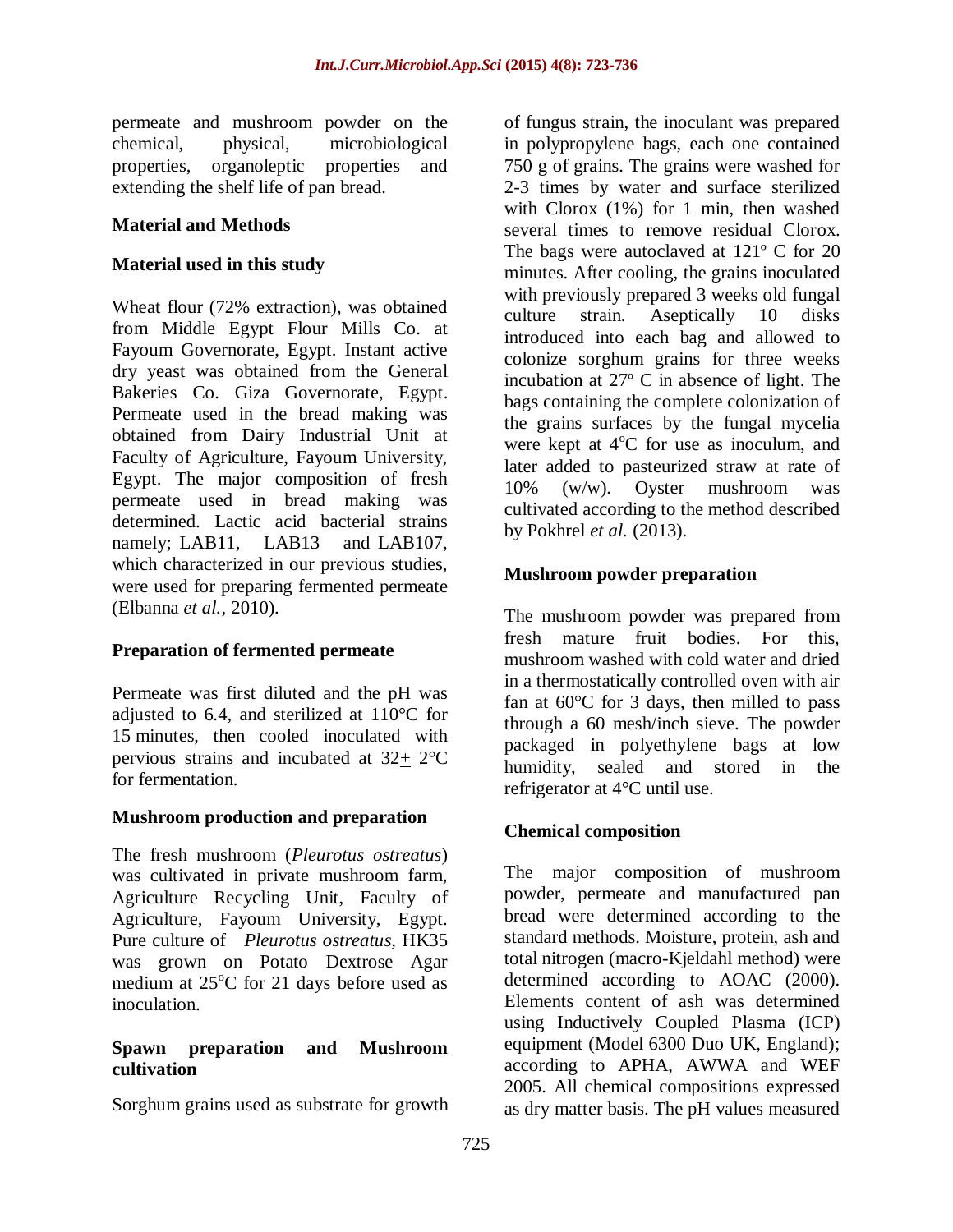using (Kent EIL 7020) pH meter according to the method of Kosikowski (1982).

The major composition of prepared mushroom powder was 7.27% moisture, 25% protein /dm and 6.68% ash. Minerals content of mushroom powder ash was 2943.35, 893.08, 248.03, 68.17, 13.63, 4.94 and 1.36 mg/ 100g of dry matter, for K, P, Mg, Ca, Fe, Zn and Mn, respectively. The analyzed permeate contain 93.38, 6, 0.4, 0.24 % for moisture, lactose, ash, and protein (nitrogenous compounds), respectively. The pH value of the fresh permeate was 6.4. Ash permeate was also analyzed for minerals content; Ca (80 mg  $(100 \text{ g})$ , K  $(40 \text{ mg } / 100 \text{ g})$ , P  $(40 \text{ mg } / 100 \text{ g})$ , and Zn (0.34 mg /100 g).

### **Organoleptic evaluation of pan bread**

For organoleptic evaluation, samples of coded sliced bread served at room temperature  $(28<sub>±</sub> °C)$ . The evaluation determined by Staff members of Food and Dairy Science departments, Faculty of Agriculture, Fayoum, Egypt. The parameters were, taste, odor**,** shape, crust color, crust appearance; crump color, texture and grain cell structure. The resulting data statistically was analyzed using SPSS (1999). Mean of the values, were compared with main effects by Duncan's multiple range tests (Duncan 1955) when significant F values were obtained ( $P \le 0.001$ ).

# **Pan bread experiment**

To evaluate the effect of mushroom powder (0, 10%), fermented and non-fermented permeates (0, 25, 50, 75 and 100%) on the quality of pan bread, a prelaminary experiment was conducted. Due to the adverse effect of high concentration of mushroom powder on the sensory evaluation, therefore, its amount reduced

from 10 to 5% in the main experiment. So, the treatments of main experiment is; T1: 60 ml water  $+100$  g wheat flour as control, T2  $(100\%$  fermented permeate  $+100$  g wheat flour), T3 (50% fermented permeate  $+100 \text{ g}$ wheat flour), T4 (25% fermented permeate  $+100$  g wheat flour), T5 (95 g wheat flour  $+$ 5 g mushroom powder  $+60$  ml water), T6 (95 g wheat flour + 5 g mushroom powder + 100 % fermented permeate), T7 (95 g wheat flour  $+ 5$  g mushroom powder  $+ 50\%$ fermented permeate) and T8 (95 g wheat flour, 5 g mushroom powder  $+25\%$ fermented permeate). Each previous treatment contained 1g instant active dry yeast, 1.0 g salt, 2.0 g sugar and 3.0 g shortening. All ingredients were placed in a mixing bowl (Kenwood Mixer) at  $28 \pm 2$ °C and mixing for 6 min with 60 ml water or mixed with fresh or fermented permeate. After mixing, the formulated dough rounded manually and leaved to rest for 10 min. The prepared dough (120 g) was placed in lightly greased a baking pan (5 x 9x 8cm) and fermented for 120 min in a cabinet at  $30 \pm$ 0.5°C and 85% relative humidity then baked for 20 min at 250°C in an electrical oven. The baked breads cooled for 60 min at room temperature ( $25 \pm 2$ °C) and then packed in polyethylene bags for sensory evaluation and further analysis.

# **Pan bread weight and Specific volume**

Bread loaf weight (g) was recorded after cooling for 1 h, volume of aerated loaves  $(cm<sup>3</sup>)$ ) was measured by rapeseed displacement method as described by AACC  $(2000)$ , and Specific volume  $(\text{cm}^3/\text{g})$  of bread was calculated by dividing volume by weight.

#### **Microbiological examination**

Samples of different treatments were intervals taken under aseptic conditions for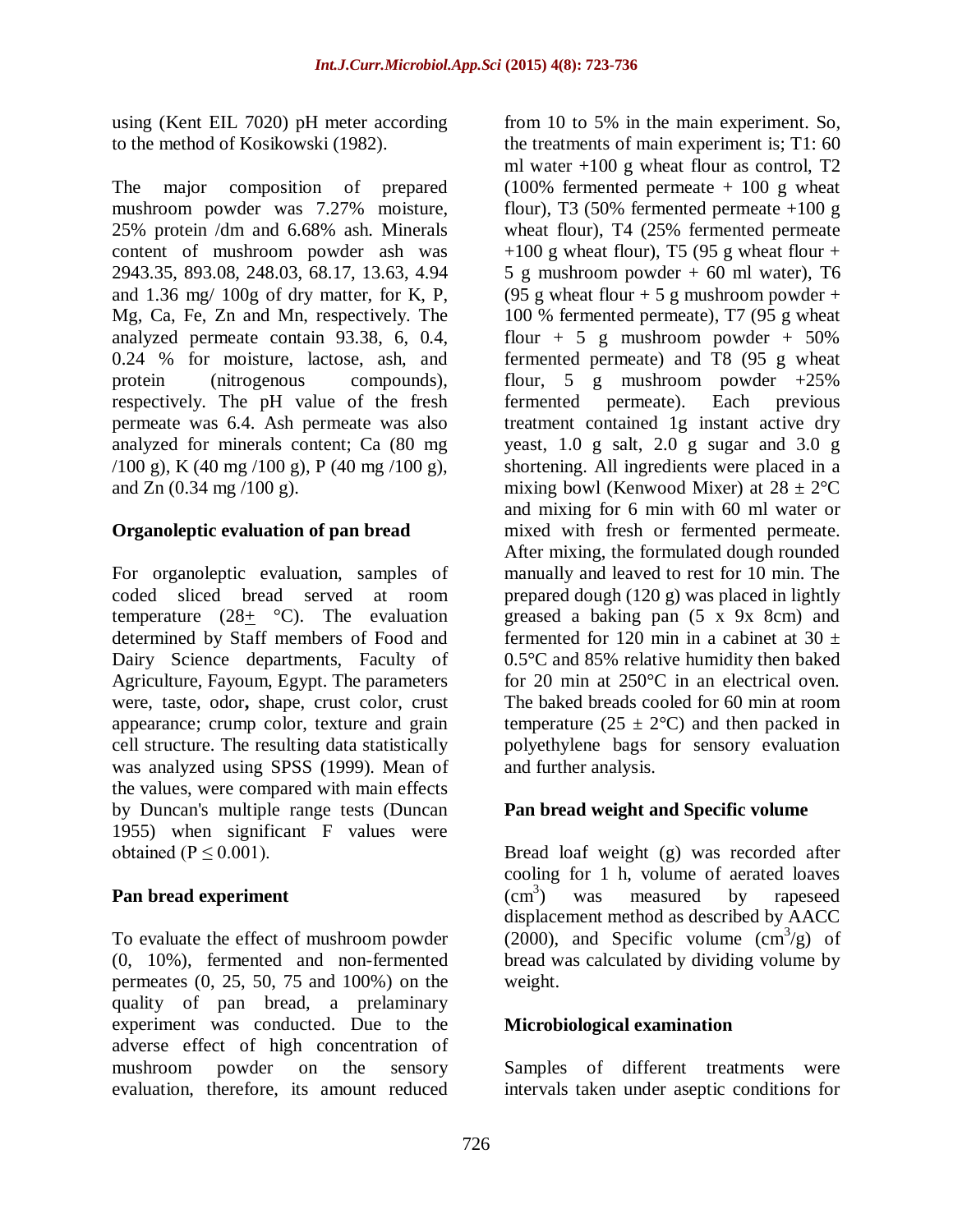microbial examinations. The total counts and spore formers monitored during storage period using nutrient agar, while moulds and yeast were monitored using potato dextrose agar.

### **Result and Discussion**

#### **Prelaminary experiment of pan bread**

Prelaminary experiment data showed that fresh and fermented permeates significantly increased the sensory evaluation of the pan bread, while using mushroom powder decreased all parameters to a certain limits, which was acceptable (data not shown). It was noticed that, bread supplemented with either fresh or fermented permeates showed the highest scores. On the other hand, bread supplemented with mushroom powder (10%) recorded the lowest scores compared to the control and other free mushroom treatments. This result might be related to the pigments and the oxidation of phenolic compounds in mushroom during baking, besides, the Maillard reaction which occurred from soluble sugars and free amino acids reaction during baking (Arendt *et al.,* 2007; Ulziijargal *et al.,* 2013). Therefor, the levle of mushroom powder was reduced from 10% to 5% in the main experiment for further work.

# **Main experiment of pan bread**

#### **Organoleptic properties of pan bread**

Table 1 shows the effect of different levels of fermented permeate (100, 50, 25 and 0%) and mushroom powder (0 and 5%) on bread making properties. The data showed that there is a very significant difference (P˂0.001) between bread treatments; in most of sensory parameters. Compared to control (78.48), the free mushroom bread supplemented with 100% fermented

permeate (T2), recorded the highest total scores (82.25%), followed by bread made with 50% (T3) and 25% (T2) fermented permeates that were 80.49, 77.65%, respectively. Worth mentioning that, as fermented permeate amount increased, the scores of organoleptic increased. This may related to the metabolites compounds produced by lactic acid bacteria, which have a positive effect on the texture of bread, e.g. organic acids, exopolysaccharides and or enzymes. Organic acids affect the protein and starch fractions of flour. In addition, the drop in pH associated with acid production of lactic acid bacteria in fermented permeate causes an increase in the proteases and amylases activity of flour; thus leading to a softer texture (Ulziijargal *et al.,* 2013; Rizzello *et al.,* 2014). Moreover, the data presented in table 1 showed that, the free mushroom bread which contained fermented permeate had better shape, crust color, crust appearance, crump color, texture, odor, and taste, while all treatments that contained mushroom powder had low scores of all organoleptic parameters.

This may be due to more water absorbed by mushroom than did wheat flour; which affected negatively on texture and shape of the bread (Ulziijargal *et al.,* 2013). In addition, it was noticed that supplementation of pan bread with mushroom (T5, T6, T7 and T8) gave the bread dark color than the control.

This result is in coincidence with that reported by Eissa *et al.* (2007). However, there is no significant differences in shape and crust color of free mushroom bread treatments that contained only different levels of fermented permeate (T2, T3 and T4). While, there was a significant differences in shape and crust color scores between the treatments contained mushroom powder compared to other bread treatments.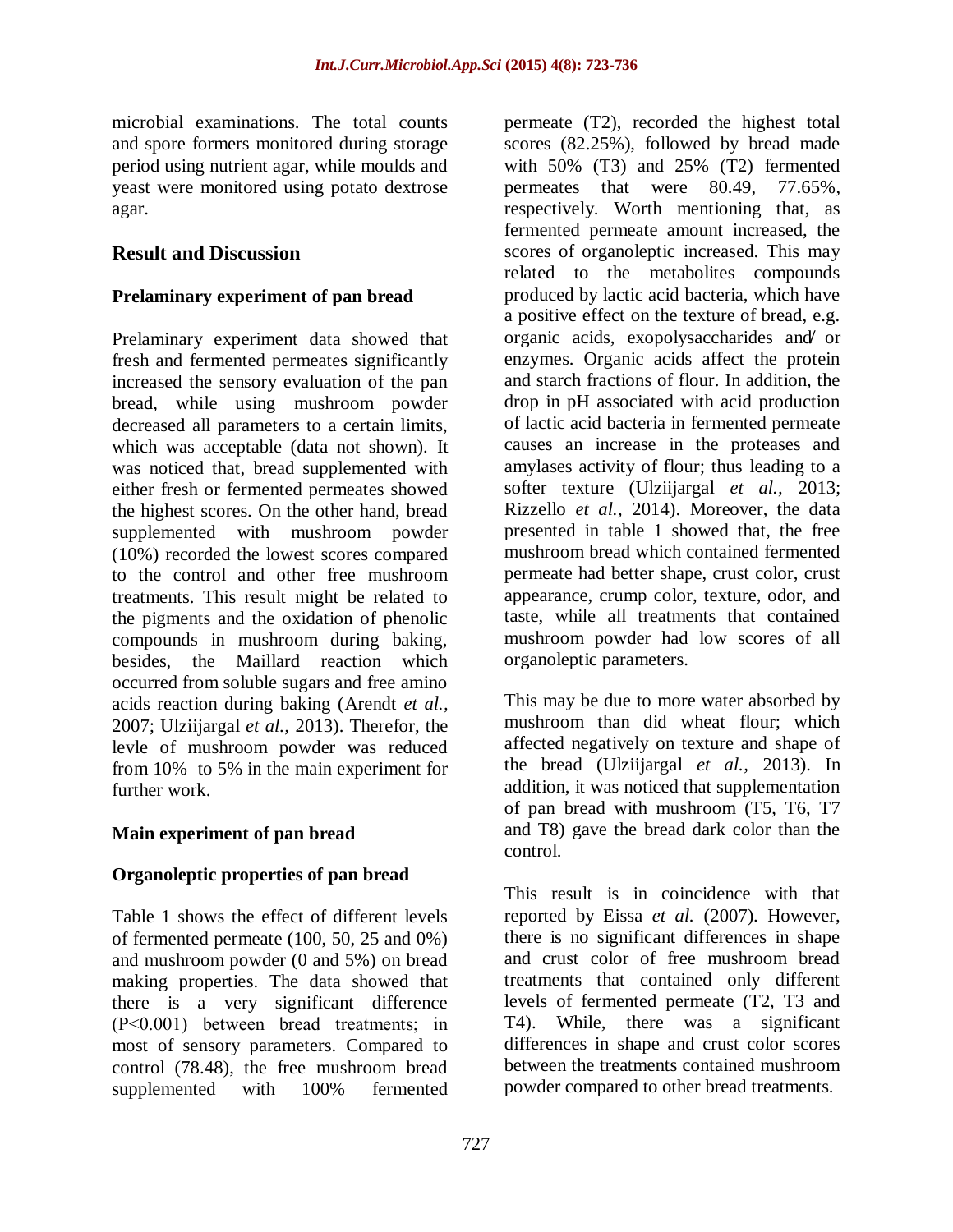| <b>Treatments</b>   | <b>Shape</b><br>(10) | <b>Crust color</b><br>(10) | <b>Crust</b><br>appearance<br>(10) | Crump<br>color(10) | <b>Texture</b><br>(10) | <b>Grain cell</b><br>structure<br>(10) | Odor<br>(20)    | <b>Taste</b><br>(20) | <b>Total</b><br>scores<br>(100) |
|---------------------|----------------------|----------------------------|------------------------------------|--------------------|------------------------|----------------------------------------|-----------------|----------------------|---------------------------------|
| <b>T1</b>           | $7.88^{ab}$          | 7.88 <sup>a</sup>          | 7.6 <sup>a</sup>                   | $7.48^{a}$         | 7.38 <sup>abc</sup>    | $7.13^{ab}$                            | $16.63^{\circ}$ | $16.5^{ab}$          | $78.48^{ab}$                    |
| <b>T2</b>           | 8.00 <sup>ab</sup>   | $8.13^{a}$                 | $8.25^{\text{a}}$                  | 8.0 <sup>a</sup>   | $8.25^{\circ}$         | 7.88 <sup>a</sup>                      | $17.00^a$       | $17.25^{\text{a}}$   | $82.76^{\circ}$                 |
| <b>T3</b>           | $8.13^{a}$           | $7.73^{\text{a}}$          | $7.70^{\rm a}$                     | 7.80 <sup>a</sup>  | $7.5^{ab}$             | $7.75^{\rm a}$                         | $16.88^{a}$     | 17.0 <sup>ab</sup>   | $80.49^{ab}$                    |
| <b>T4</b>           | $8.13^{a}$           | $7.63^{\text{a}}$          | $7.63^{\text{a}}$                  | $7.63^{\text{a}}$  | $7.5^{ab}$             | 7.0 <sup>ab</sup>                      | $16.13^{a}$     | 16.0 <sup>ab</sup>   | $77.65^{ab}$                    |
| <b>T5</b>           | 6.50 <sup>c</sup>    | $6.27^{b}$                 | $5.75^{b}$                         | $6.25^{b}$         | $6.13^{\text{cd}}$     | $6.63^{b}$                             | $13.99^{b}$     | $13.25^{\circ}$      | $64.77^{\circ}$                 |
| <b>T6</b>           | $6.13^{\circ}$       | $6.25^{b}$                 | $5.87^{b}$                         | 6.0 <sup>b</sup>   | $5.75^{\rm d}$         | 7.00 <sup>ab</sup>                     | $14.63^{ab}$    | $14.00^{bc}$         | $65.63^{\circ}$                 |
| <b>T7</b>           | $7.13^{ab}$          | 6.50 <sup>b</sup>          | 6.00 <sup>b</sup>                  | $6.38^{b}$         | 6.88 <sup>bcd</sup>    | $7.25^{ab}$                            | $15.13^{ab}$    | $15.25^{ab}$         | $70.52^{bc}$                    |
| <b>T8</b>           | 6.88 <sup>abc</sup>  | $6.38^{b}$                 | $6.13^{b}$                         | $6.38^{b}$         | 6.25 <sup>bcd</sup>    | $7.13^{ab}$                            | $14.5^{ab}$     | 14.5 <sup>abc</sup>  | $68.15^{\circ}$                 |
| $SE+$               | 0.39                 | 0.35                       | 0.33                               | 0.31               | 0.41                   | 0.37                                   | 0.87            | 0.95                 | 3.002                           |
| <b>Significance</b> | ***                  | ***                        | ***                                | ***                | ***                    | ***                                    | $**$            | ***                  | ***                             |

**Table.1** Organoleptic properties of pan bread as affected by fermented permeate and mushroom powder supplementation

T1: 60 ml water +100 g wheat flour (control), T2: 100% fermented permeate + 100 g wheat flour, T3: 50% fermented permeate +100 g wheat flour, T4: 25% fermented permeate +100 g wheat flour, T5: 95 g wheat flour + 5 g mushroom powder + 60 ml water, T6: 95 g wheat flour + 5 g mushroom powder + 100 % fermented permeate, T7: 95 g wheat flour + 5g mushroom powder + 50% fermented permeate, T8: 95 g wheat flour + 25% fermented permeate + 5% mushroom. Means in the same column with different letters as superscript are significant different, \*\*\* ( $P \le 0.001$ ), \*\* ( $P \le 0.01$ ).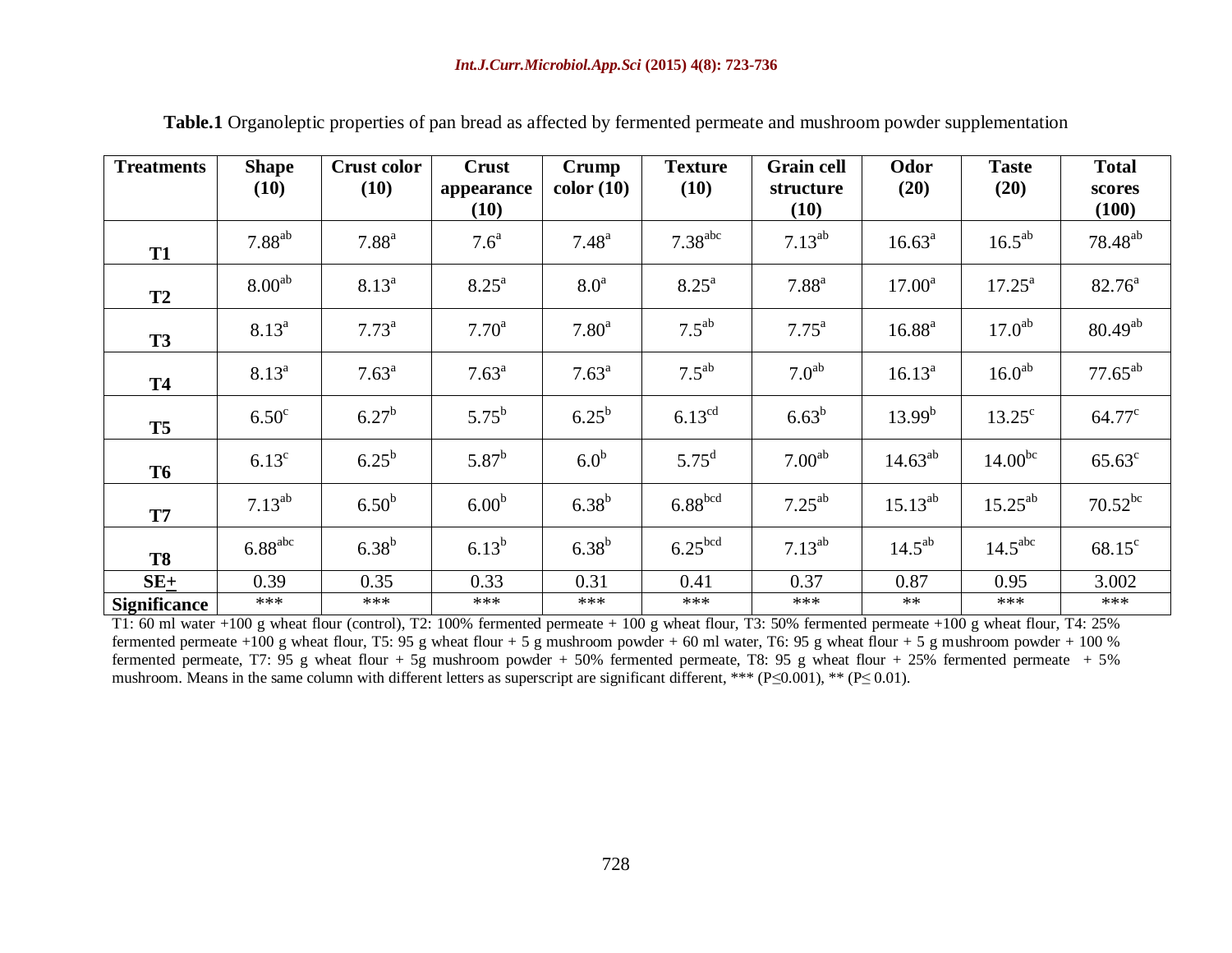| <b>Treatment</b> | $Volume(cm^3)$        | Weight $(g)$        | <b>Specific volume</b> |
|------------------|-----------------------|---------------------|------------------------|
|                  |                       |                     | $\text{cm}^3\text{/g}$ |
| T1               | $452.67^{\circ}$      | $134.67^{\circ}$    | 3.36 <sup>c</sup>      |
| T <sub>2</sub>   | $391.67^{\text{d}}$   | $134.67^{ab}$       | $2.91^d$               |
| T <sub>3</sub>   | $530.0^a$             | $134.67^{ab}$       | $3.94^{\text{a}}$      |
| T <sub>4</sub>   | $492.3^{b}$           | $135.67^{\text{a}}$ | $3.63^{b}$             |
| T <sub>5</sub>   | $352.0^8$             | $134.33^{b}$        | 2.61 <sup>g</sup>      |
| T <sub>6</sub>   | $359.67$ <sup>f</sup> | $135.33^{a}$        | $2.66^{\text{t}}$      |
| T7               | $351.0^8$             | $133.33^{b}$        | $2.63^{fg}$            |
| T <sub>8</sub>   | $373.67^e$            | $134.67^{ab}$       | $2.78^e$               |
| $SE \pm$         | 1.093                 | 0.441               | 0.011                  |
| Significances    | ***                   | <b>NS</b>           | ***                    |

**Table.2** Physical properties of pan bread as affected by fermented permeate and mushroom powder supplementation

T1: 60 ml water +100 g wheat flour (control), T2: 100% fermented permeate + 100 g wheat flour, T3: 50% fermented permeate +100 g wheat flour, T4: 25% fermented permeate +100 g wheat flour, T5: 95 g wheat flour + 5 g mushroom powder + 60 ml water, T6: 95 g wheat flour + 5 g mushroom powder + 100 % fermented permeate, T7: 95 g wheat flour + 5g mushroom powder + 50% fermented permeate, T8: 95 g wheat flour + 25% fermented permeate + 5% mushroom. Means in the same column with different letters as superscript are significant different, \*\*\* (P≤0.001), \*\* (P≤ 0.01).





T1:  $\overline{60}$  ml water +100 g wheat flour (control), T2: 100% fermented permeate + 100 g wheat flour, T3: 50% fermented permeate +100 g wheat flour, T4: 25% fermented permeate +100 g wheat flour, T5: 95 g wheat flour + 5 g mushroom powder + 60 ml water, T6: 95 g wheat flour + 5 g mushroom powder + 100 % fermented permeate, T7: 95 g wheat flour + 5g mushroom powder + 50% fermented permeate, T8: 95 g wheat flour + 25% fermented permeate + 5% mushroom.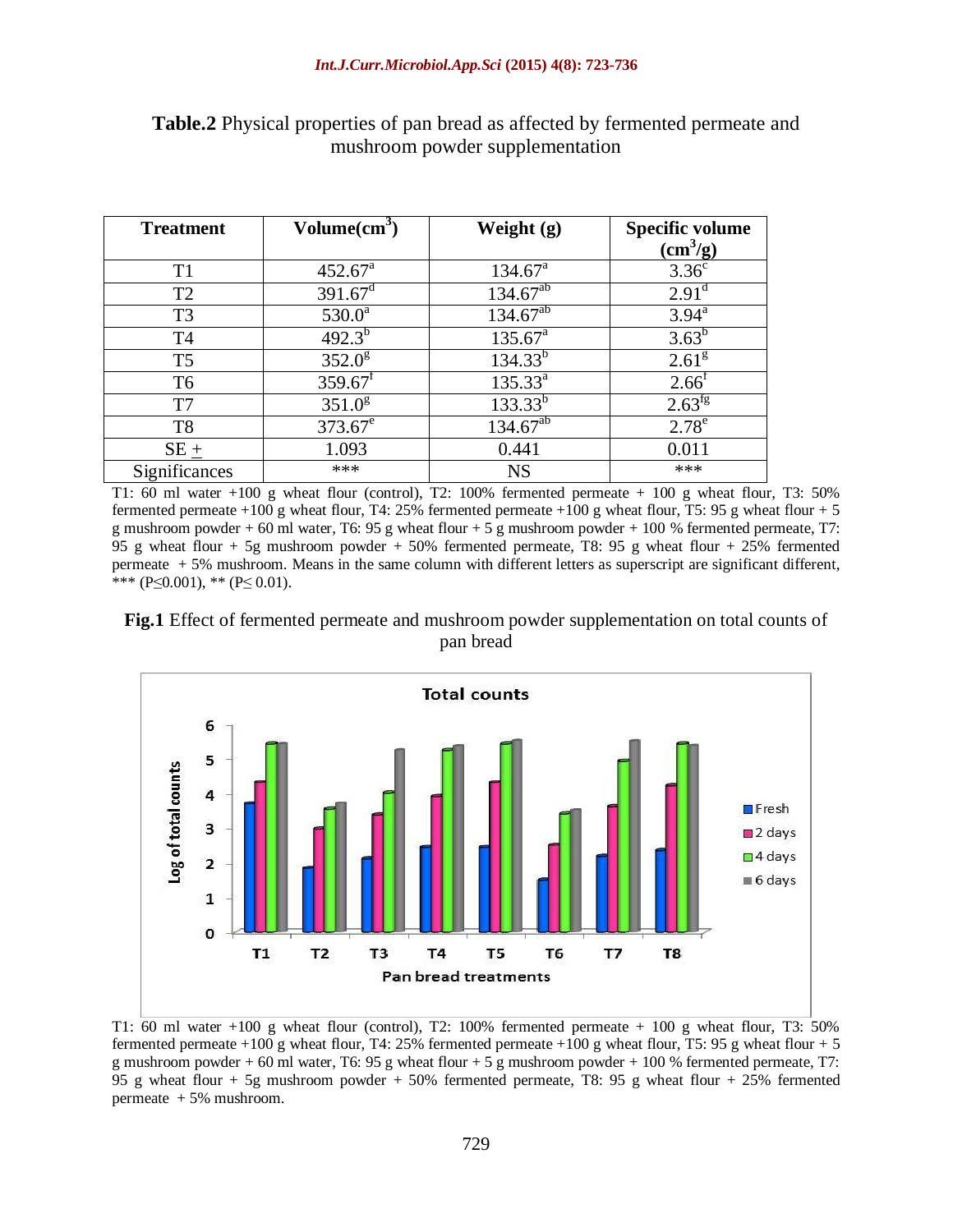Regardless of bread treatments that contained mushroom powder recorded low values of organoleptic properties, but also it was acceptable to the panelists. Ulziijargal *et al.* (2013) found that incorporating 5% mushroom into the bread decreased the bread acceptability reported similar results.

# **Physical properties of pan bread**

As shown in table 2, bread supplemented with 25% and 50% fermented permeate resulted in highly significant (P˂0.001) improvement in specific volume. The data clearly indicated that pan bread made with 100 and 50% free mushroom fermented permeate recorded the highest volume which  $492.33$  and  $530 \text{ cm}^3$ , respectively, compared to control  $(452.67 \text{ cm}^3)$  and other treatments.

Regarding the specific volume, also the bread made with 50% fermented permeate (T3) recorded the highest specific volume  $(3.94 \text{ cm}^3/\text{g})$ , while addition of mushroom had negative effect on bread specific volume which was 2.61, 2.63  $\text{cm}^3/\text{g}$ , for T5 and T7, respectively. These results are in agreement with that reported by Okafor *et al.* (2012) and Seguchi *et al.* (2001), who found that the addition of mushroom powder to bread negatively affected the height and specific volume that may be due to its proteases which decrease dough functionality and loaf volume potential (Nightingale *et al.,* 1999).

# **Chemical composition of pan bread**

The data presented in table 3, show the effect of adding mushroom powder and fermented permeate or its mixture on chemical composition of different bread treatments. Compared to control (56.45%), supplementation of pan bread by fermented permeates and mushroom powder significantly (P˂0.001) increased the dry matter content with (63.23%). The highest

dry matter contents were recorded for all bread treatments contained mushroom and different levels of fermented permeate (T6, T7 and T8) which were 63.23, 63.22 and 61.45%, respectively. While free mushroom bread treatments (T2, T3 and T4) that contained only fermented, permeate showed slight increases in dry matter contents, which were, 59.37, 58.66 and 58.24%, respectively. These results indicated that supplementation of bread with mushroom powder and fermented permeate increased the dry matter content in bread. These results are in agreement with that reported by Okafor *et al.* (2012) who found that bread supplemented with 5% mushroom powder contained 68% dry matter. This increase in dry matter content of bread correlated to the protein and ash content in mushroom powder.

Regarding the content of protein in bread treatments; the data in table 3 showed that the protein content of bread was highly significant (P˂0.001) increased by addition of both mushroom powder and fermented permeates. The highest protein content was recorded for the treatment supplemented with 100% fermented permeate and 5% mushroom powder (16.05%) (T6), while the lowest value was for control (12.16%). Other free mushroom treatments (T2, T3 and T4) that contained only fermented permeate had slightly increased in protein content. The high protein content in bread treatment containing mushroom is due to the high protein content in mushroom and biomass of lactic acid bacteria grown in fermented permeate. These results were in accordance with that reported by Eissa *et al.*  (2007) who found that the protein content in balady bread supplemented with 5% mushroom flours was 7.50 %, compared to control, which was 5.67%. In addition, Okafor *et al.* (2012) found that the protein content in free mushroom and bread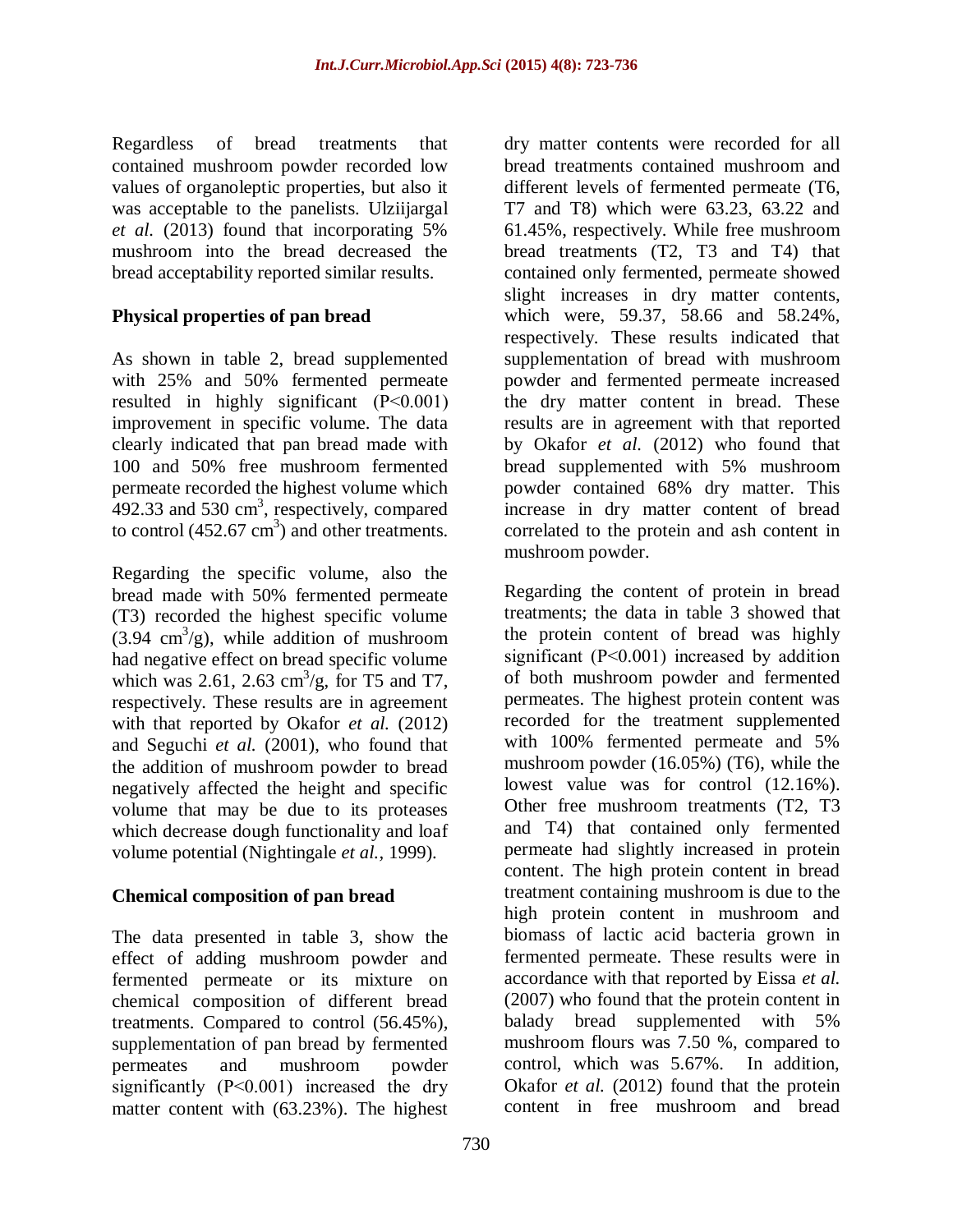supplemented with 5% mushroom powder was 7.96 and 9.68, respectively. In this context, it was reported that the protein content and ash in mushroom powder were approximately 20-35 and 7.5%, respectively (Mahamud, 2012; Kakon *et al.,* 2012).

The data presented in table 3 also showed the effects of adding mushroom powder, fermented permeate and its mixture's on ash content of bread. From these data, it was clearly noticed that the ash content increased by supplementation of bread with fermented permeate and mushroom powder. The highest ash values were recorded for all treatments that contained mushroom and fermented permeate (T6, T7 and T8) which were 1.84, 1.84 and 1.83%, respectively, while the lowest ash value was for control (1.45%). Similar results were reported by Mahamoud *et al.* (2012) who found that the ash value of bread contained 5% mushroom was 1.82%.

The pH values of pan bread treatments (Table 3) were very significantly (P˂0.001) decreased by adding fermented permeate; whereas the lowest value (5.5) was recorded for bread made by 100% fermented permeate (T2), while the highest pH value (6.2) was recorded for bread supplemented with only mushroom (T5), followed by control treatment (6.05). The drop in pH was resulted from lactic acid produced by lactic acid bacteria in fermented permeate.

Comparing to control, generally all minerals content were significantly (P˂0.001) increased (Table 3) by adding fermented permeate and mushroom powder or its mixtures. The highest values of Ca, P, K, Mg, Zn, Mn and Fe were recorded for the bread made by 100% fermented permeate and 5% mushroom (T6) which were 148.44, 250.50, 416.60, 80.77, 1.71, 1.68 and 16.14 mg/100 gdm, respectively. While, the lowest values of these elements were recorded for

control, which were 36.99, 123.79, 150.50, 56.11, 0.58, 0.88 and 4.38 mg/100 gdm, respectively. Compared to control, the increasing percentage in protein, calcium, phosphorus, potassium, Magnesium, zinc, manganese and iron was 31.99, 301.29, 102.35, 176.81, 43.94, 194.82, 90.90 and 268.49%, respectively. The increases in minerals content in all bread treatments which contained mushroom powder and fermented permeate was related to the high mineral contents in mushroom and permeate (Mahamoud *et al.,* 2012; Okafor *et al.,* 2012; Kakon *et al.,* 2012; Murad *et al.,* 2011; Udovicic *et al.,* 2013). It was reported that mushrooms are not only sources of nutrients but have also been reported as therapeutic foods which act as metabolic activators, prevent/control intoxication and microbial/viral infections, help in immune-balancing and immunomodulation, as antioxidants with rejuvenating and energy boosting properties, useful in preventing diabetic, cancer and heart diseases (Okafor *et al.,* 2012; Aisya *et al.,* 2010; Patel *et al.,* 2012).

Nokes *et al.* (1998) reported that the micronutrient deficiencies are widespread in many developing countries and are common among young person's hailing from low socioeconomic groups. Deficiency is associated with significantly poorer performance on psychomotor and mental development scales and behavioral ratings in infants, lower scores on cognitive function tests and lower educational achievement tests in preschool and school age children.

# **Microbiological examination of pan bread**

In all bread treatments, total counts, spore formers and moulds enumerated during the storage period (Fig. 1, 2 and 3). Generally, the counts of all examined microorganisms were decreased as the percentage of fermented permeate increased.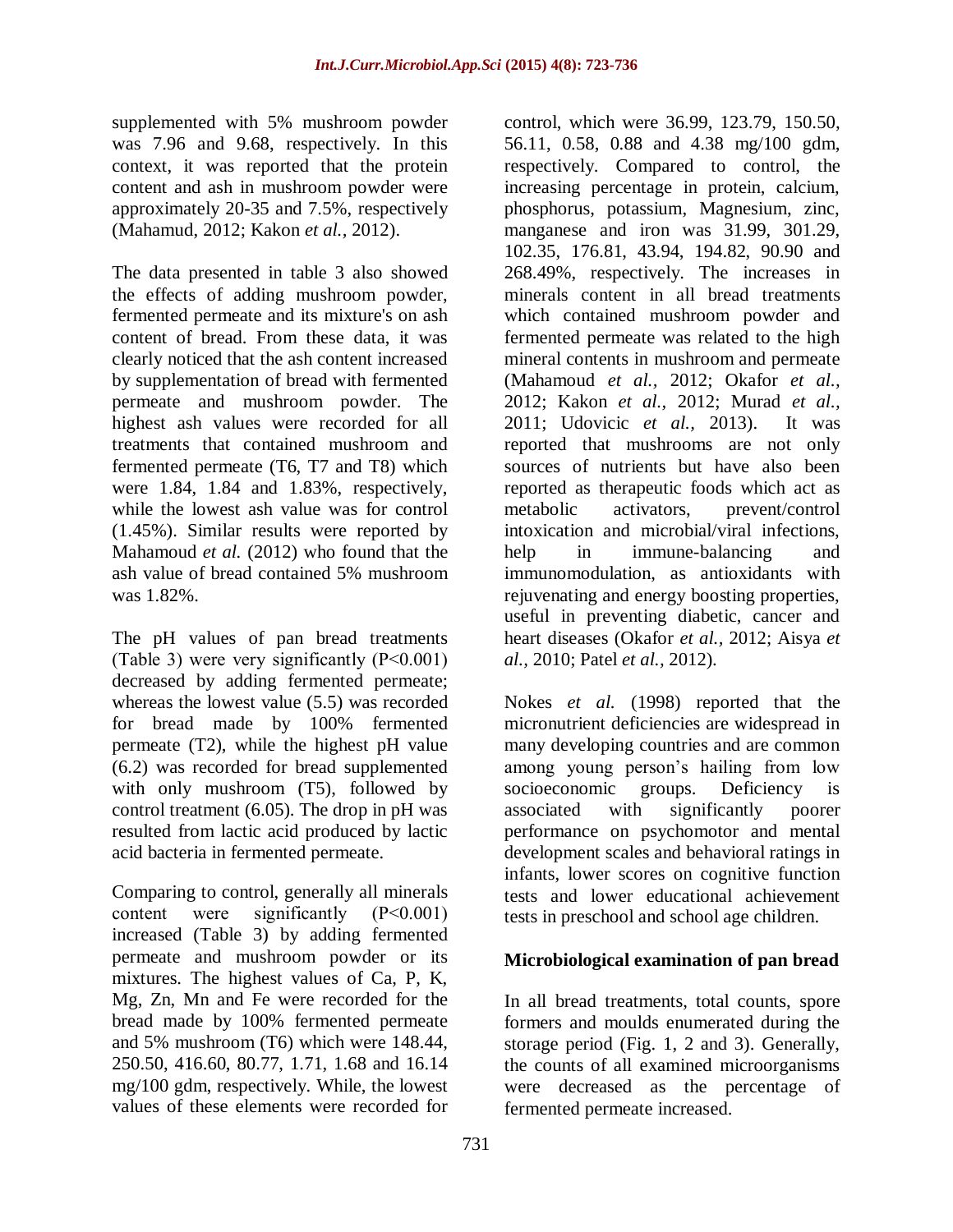**Table.3** Chemical composition (%) and Elements content (mg/100gdm) of pan bread as affected by fermented permeate and mushroom powder supplementation

| <b>Chemical</b> | <b>Bread Treatments</b> |                   |                       |                       |                      |                    |                     |                   |       |      | <b>Increasing</b> |
|-----------------|-------------------------|-------------------|-----------------------|-----------------------|----------------------|--------------------|---------------------|-------------------|-------|------|-------------------|
| composition     | T <sub>1</sub>          | T2                | <b>T3</b>             | <b>T4</b>             | T <sub>5</sub>       | <b>T6</b>          | <b>T7</b>           | <b>T8</b>         | $SE+$ | Sig. | $(\frac{6}{6})^*$ |
| <b>DM</b>       | $56.45$ <sup>f</sup>    | $59.37^{\circ}$   | $58.66^{\rm d}$       | 58.24 <sup>e</sup>    | $59.35^{\circ}$      | $63.23^{\rm a}$    | $63.22^{\rm a}$     | $61.45^{b}$       | 0.007 | ***  | 12.01             |
| Protein/dm      | $12.16^{h}$             | $13.78^e$         | 13.59 <sup>f</sup>    | $12.94^{\rm g}$       | $15.12^{d}$          | $16.05^{\text{a}}$ | 15.799 <sup>b</sup> | $15.698^{\circ}$  | 0.007 | ***  | 31.99             |
| Ash/dm          | $1.45^{f}$              | 1.77 <sup>c</sup> | $1.62^d$              | 1.49 <sup>e</sup>     | $1.79^{b}$           | $1.84^{\rm a}$     | $1.84^{\rm a}$      | $1.83^{a}$        | 0.003 | ***  | 26.89             |
| Ca              | 36.99 <sup>h</sup>      | $61.85^e$         | 59.93 <sup>f</sup>    | $57.267$ <sup>g</sup> | $69.87$ <sup>d</sup> | $148.44^a$         | $94.56^{b}$         | $82.05^{\circ}$   | 0.291 | ***  | 301.29            |
| ${\bf P}$       | $123.79^{h}$            | $169.68^e$        | 159.59 <sup>f</sup>   | $136.85^{8}$          | $193.19^{d}$         | $250.50^a$         | $207.97^b$          | $204.61^{\circ}$  | 0.361 | ***  | 102.35            |
| $\mathbf K$     | 150.50 <sup>h</sup>     | $271.63^e$        | $197.61$ <sup>f</sup> | $179.82^8$            | 311.7 <sup>d</sup>   | $416.60^{\rm a}$   | 370.39 <sup>b</sup> | $334.08^{\circ}$  | 1.004 | ***  | 176.81            |
| Mg              | $56.11^h$               | $68.24^e$         | $63.07$ <sup>f</sup>  | $58.15^{g}$           | $72.65^{\rm d}$      | $80.77^{\text{a}}$ | $77.73^{b}$         | $77.05^{\circ}$   | 0.166 | ***  | 43.94             |
| Zn              | $0.58^{\rm h}$          | 1.21 <sup>e</sup> | 0.99 <sup>f</sup>     | 0.88 <sup>g</sup>     | $1.40^{d}$           | 1.71 <sup>a</sup>  | $1.65^{\rm b}$      | 1.58 <sup>c</sup> | 0.004 | ***  | 194.82            |
| Mn              | $0.88$ <sup>g</sup>     | 1.20 <sup>e</sup> | 1.20 <sup>e</sup>     | 0.95 <sup>f</sup>     | 1.26 <sup>d</sup>    | 1.68 <sup>a</sup>  | $1.53^{b}$          | 1.49 <sup>c</sup> | 0.004 | ***  | 90.90             |
| Fe              | 4.38 <sup>g</sup>       | $9.28^e$          | $5.24^{\rm f}$        | $4.94^{\rm f}$        | $9.52^{\rm d}$       | $16.14^{a}$        | 11.49 <sup>b</sup>  | $10.62^{\circ}$   | 0.036 | ***  | 268.49            |
| pH              | $6.05^{\mathrm{b}}$     | $5.54^{f}$        | $5.73^{d}$            | $5.83^{\circ}$        | 6.2 <sup>a</sup>     | $5.64^e$           | $5.73^{\rm d}$      | $5.85^{\circ}$    | 0.029 | ***  |                   |

T1: 60 ml water +100 g wheat flour (control), T2: 100% fermented permeate + 100 g wheat flour, T3: 50% fermented permeate +100 g wheat flour, T4: 25% fermented permeate +100 g wheat flour, T5: 95 g wheat flour + 5 g mushroom powder + 60 ml water, T6: 95 g wheat flour + 5 g mushroom powder + 100 % fermented permeate, T7: 95 g wheat flour + 5g mushroom powder + 50% fermented permeate, T8: 95 g wheat flour + 25% fermented permeate + 5% mushroom. Means in the same column with different letters as superscript are significant different, \*\*\* (P≤0.001), \*\* (P≤0.01). The increase percentage in all nutrients was calculated using the following equation: .

> Increasing  $(\%) = \frac{\text{Bread treatment supplemented with mushroom and 100\% permeate (T6) - Control (T1)}}{\text{Control (T1)}}$  $x100$ Control (T1)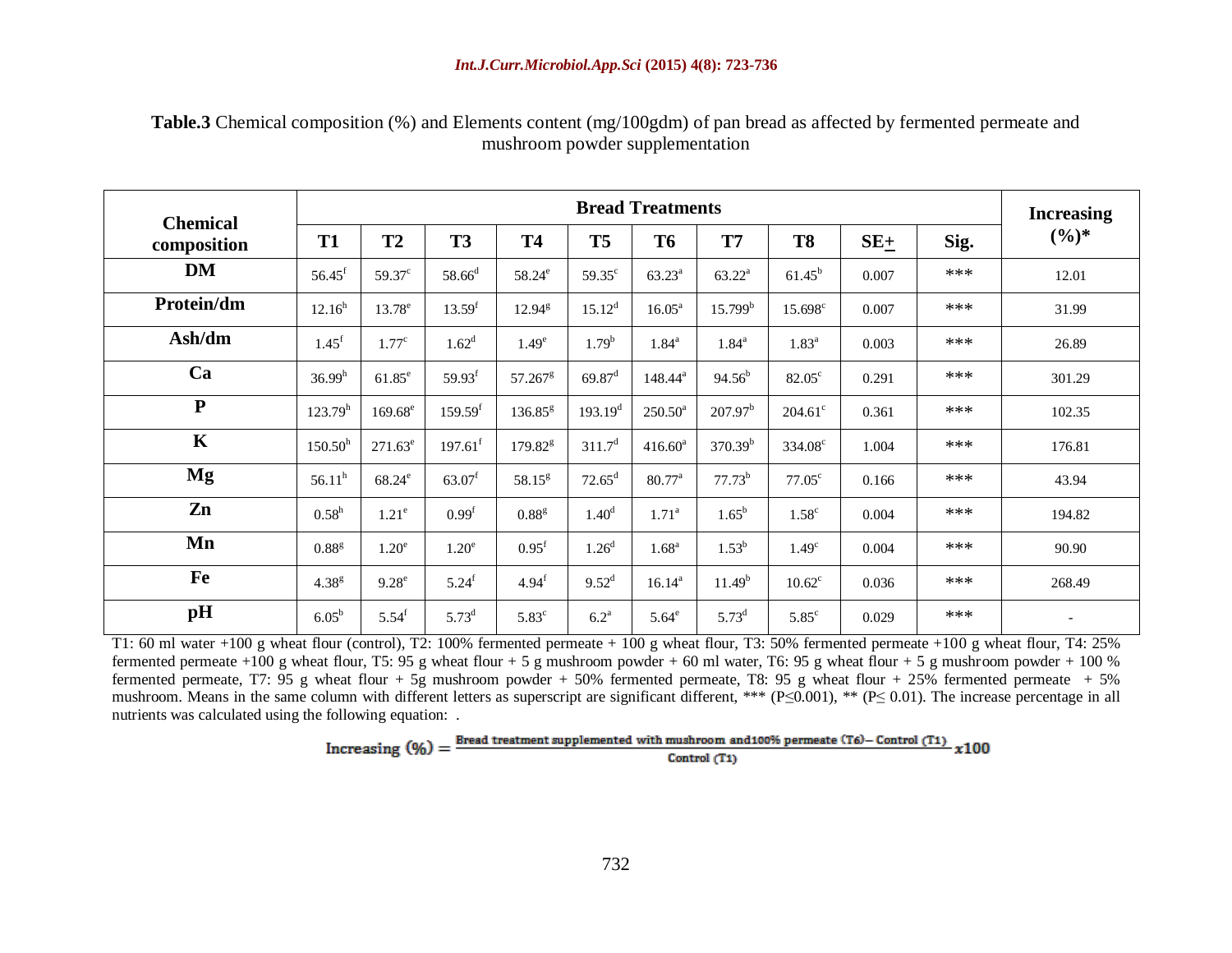

**Fig.2** Effect of fermented permeate and mushroom powder supplementation on spore formers of pan bread

T1:  $\overline{60}$  ml water +100 g wheat flour (control), T2: 100% fermented permeate + 100 g wheat flour, T3: 50% fermented permeate +100 g wheat flour, T4: 25% fermented permeate +100 g wheat flour, T5: 95 g wheat flour + 5 g mushroom powder + 60 ml water, T6: 95 g wheat flour + 5 g mushroom powder + 100 % fermented permeate, T7: 95 g wheat flour + 5g mushroom powder + 50% fermented permeate, T8: 95 g wheat flour + 25% fermented permeate + 5% mushroom.

**Fig.3** Effect of fermented permeate and mushroom powder supplementation on yeast and moulds of pan bread



T1: 60 ml water +100 g wheat flour (control), T2: 100% fermented permeate + 100 g wheat flour, T3: 50% fermented permeate +100 g wheat flour, T4: 25% fermented permeate +100 g wheat flour, T5: 95 g wheat flour + 5 g mushroom powder + 60 ml water, T6: 95 g wheat flour + 5 g mushroom powder + 100 % fermented permeate, T7: 95 g wheat flour + 5g mushroom powder + 50% fermented permeate, T8: 95 g wheat flour + 25% fermented permeate + 5% mushroom.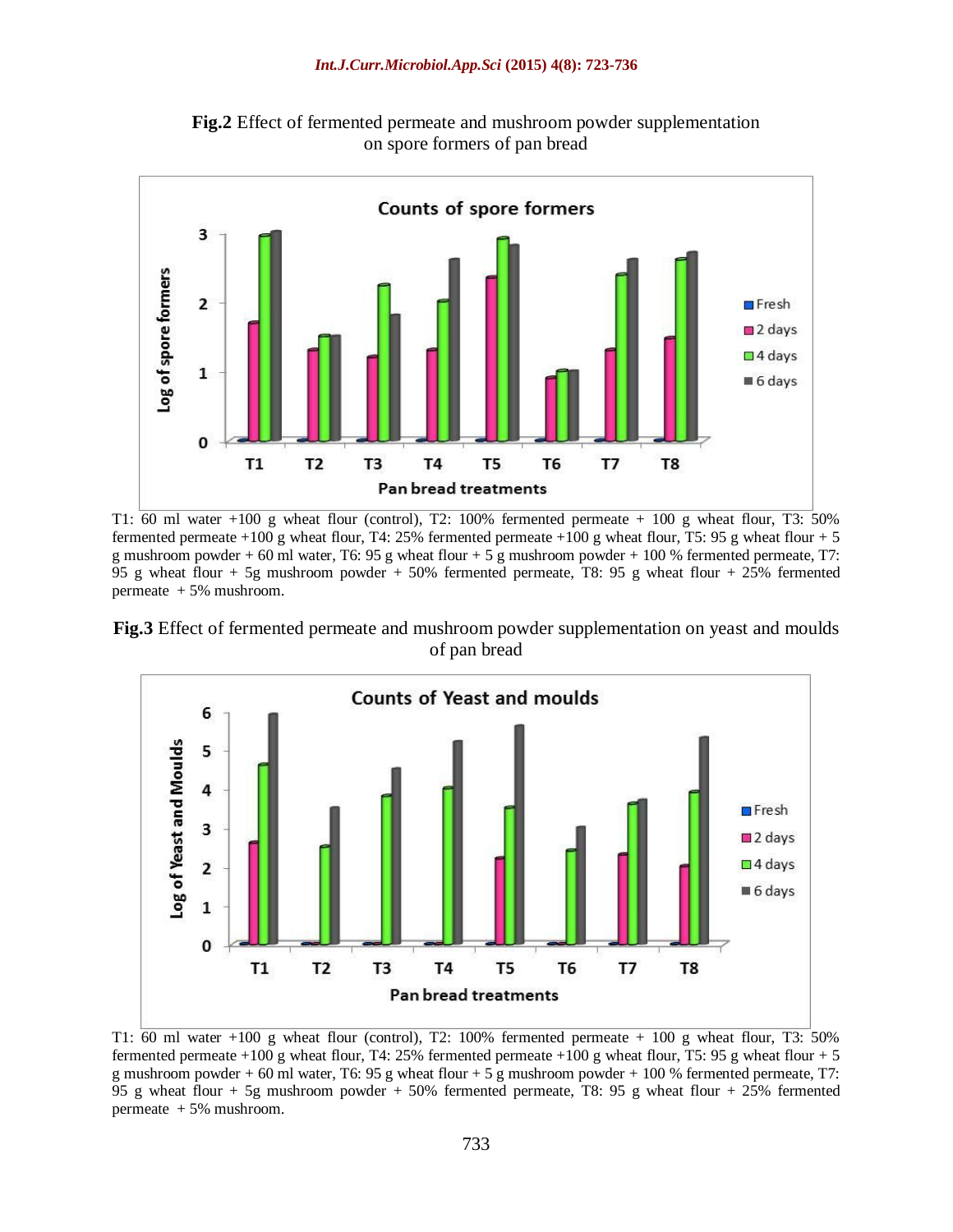The log of total counts was increased during storage period in all treatments and the counts of microorganisms became nearly stable by the end of storage (6 days). It was noticed that bread made with 100% fermented permeate and 5% mushroom (T6) or made with 100 % fermented permeate without mushroom (T2) recorded the lowest log of total counts (Fig. 1) which were 3.5 and 3.7, respectively. Similar observation was noticed for spore formers and moulds, whereas the lowest log counts were recorded for T6 and T2 which were 1.0, 1.5, 3.0 and 3.5 (Fig. 2 and 3), respectively. These results indicate that, the decreasing in microbial counts, spore formers and moulds may be due to the ability of lactic acid bacteria to produce a variety of antimicrobial agents, including organic acids, and bacteriocins (Cintas *et al.,* 2001; Deegan *et al.,* 2006; Khanian *et al.,* 2014; Dalie *et al.,* 2010). In this context, it was reported that these bacteria are well recognized for their extensive use in food processing, such as in dairy and meat fermented products for improving shelf life, texture, and organoleptic properties. Additionally, they play an essential role in food preservation (Katina, 2005). Mortazavi, and Sadeghi (2011) reported that the inhibition and control of the spoilage microorganisms in bread maybe due to low pH value and antimicrobial activity produced by lactic acid bacteria. Also, Katina (2005) found that *Bacillus* spp. caused bacterial spoilage and potential risk of the bread when present at level  $10^5$ CFU/g in breadcrumb.

From these results, it could be concluded that the supplementation of pan bread with fermented permeate and mushroom powder improved the quality and significantly increased the nutritional value of the bread via protein and mineral contents and extendind the shelf-life of pan bread.

### **References**

- AACC, 2000. Approved Method of the AACC.  $10^{\text{th}}$  ed. Method 26-10. American Association of Cereal Chemists, St. Paul, MN, USA.
- Agu, H.O., Ukonze, J.A., Paul, K.A. 2010. Quality characteristics of bread made from wheat and fluted pumpkin seed flour. *Nig. Food J*., 28: 188–198.
- Aisya, B., Naveen, T., Pravalika, K., Haritha, G., Anusha, K. 2010. Treatment of cancer by medicinal mushrooms. *Int. J. Pharm. Technol*., 2: 102–117.
- AOAC, 2000. Association of Official Analytical Chemists. Official methods of analysis,  $17<sup>th</sup>$  edn. Washington, DC, USA.
- APHA AWWA, WEF APHA. 2005. Standard methods for the examination of water and wastewater. 3120 "B" Inductively Coupled Plasma (ICP) Method, American Public Health Association, Washington, D.C. Pp. 3–44.
- Arendt, E.K., Ryan, L.M., Dal Bello, F. 2007. Impact of sourdough on the texture of bread. *Food Microbiol*., 24: 165–174.
- Bolourian, S., Khodaparast, M.H., Movahhed, G.G., Afshary, M. 2010. Effect of lactic fermentation (*Lactobacillus plantarum*) on physicochemical, flavour, staling and crust properties of semi volume bread (baguette). *World Appl. Sci. J*.,  $8:101-106$ .
- Cintas, L.M., Casaus, M.P., Herranz, C., Nes, I.F., Hernandez, P.E. 2001. Review: bacteriocins of lactic acid bacteria. *Int. Food Sci. Tech*., 7: 281–305.
- Dalie, D.K.D., Deschamps, A.M., Richard-Forget, F. 2010. Lactic acid bacteria potential for control of mould growth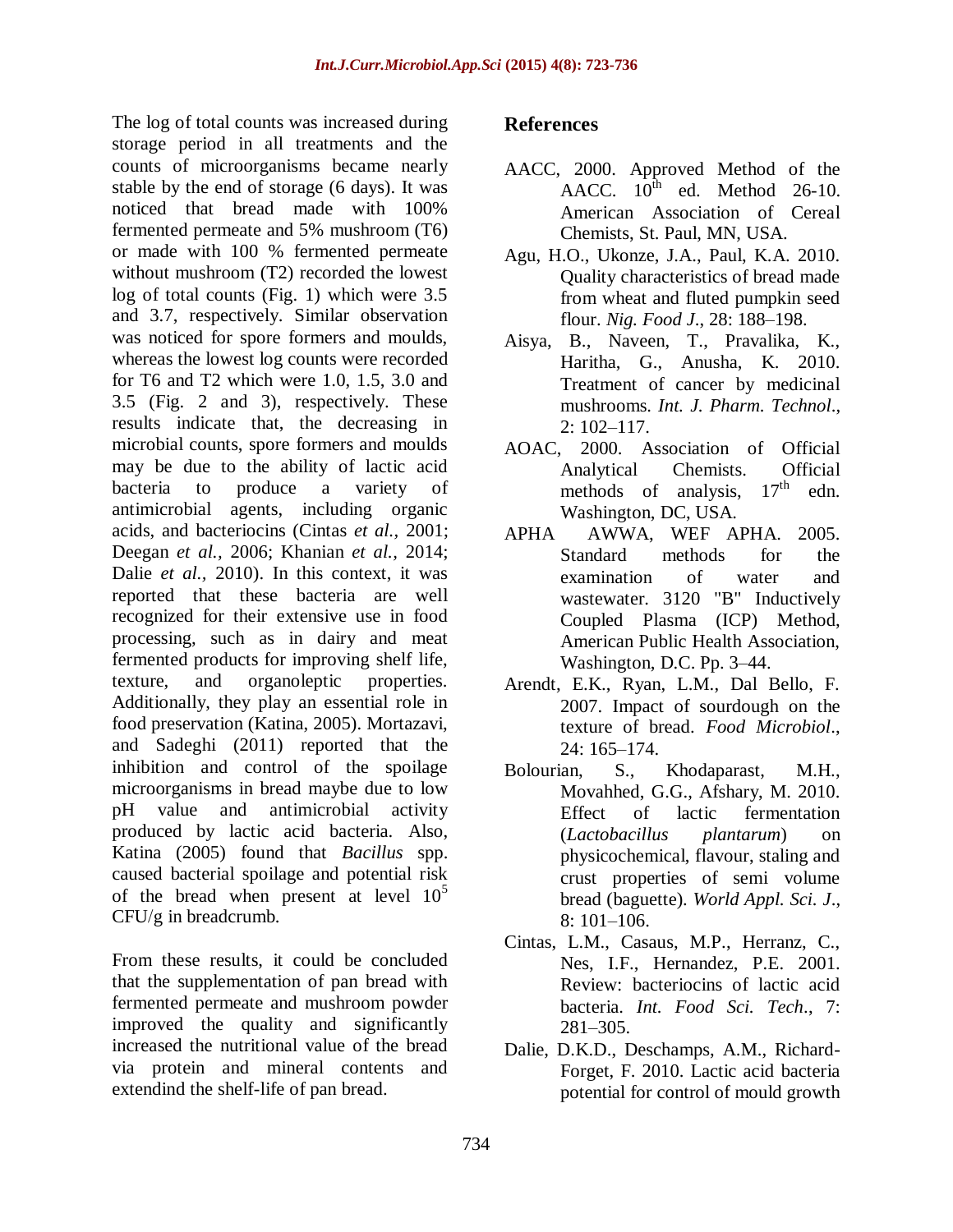and mycotoxins: A review. *Food Control,* 21: 370–80.

- Deegan, L.H., Cotter, P.D., Hill, C., Ross, P. 2006. Bacteriocins: Biological tools for bio-preservation and shelf-life extension. *Int. Dairy J*., 16: 1058–71.
- Duncan, D.B. 1955. Multiple range and Multiple F test. *Biometr.,* 11: 1–42.
- Eissa, H.A., Hussein, A.S., Mostafa, B.E. 2007. Rheological properties and quality evaluation of Egyptian Balady bread and biscuits supplemented with flours of ungerminated and germinated legume seeds or mushroom. *Pol. J. Food Nutr. Sci.,* 57: 487–496.
- Elbanna, K., Hassan, G., Khider, M., Mandour, R. 2010. Safe Biodegradation of textile azo dyes by newly isolated lactic acid bacteria and detection of plasmids associated with degradation. *J. Bioremed. Biodeg.,* 1: 1–6.
- Holzapfel, W.H., Haberer, P., Geisen, R., Bjorkroth, J., Schillinger, U. 2001. Taxonomy and important features of probiotic microorganisms in food and nutrition. *Am. J. Clin. Nutr.*, 73: 365–373.
- Kakon, A.J., Choudhury, B.K., Saha, S. 2012. Mushroom is an ideal food supplement. *J. Daka Natl. Med. Coll. Hos.,* 18: 58–62.
- Katina, K. 2005. Sourdough: a tool for the improved flavor, texture and shelflife of wheat bread. Academic dissertation, University of Helsinki, Finland.
- Khanian, S.I., Mojgani, N., Ahmedi, M.K. 2014. Characterization of Partially Purified Bacteriocin Like Substance (BLIS) Produced by Probiotic *Lactobacillus* Strains. *Int. J. Enteric Pathog*., 2: 1–5.
- Kosikowski, F.V. 1982. Cheese and fermented milk foods.  $2<sup>nd</sup>$ edn.

Kosikowski, F.V. (Ed). Brooktondale, New York, USA. Pp. 329–333.

- Mahamud, M., Shirshir, R.I., Hasan, R. 2012. Fortification of wheat bread using mushroom powder. *J. Bangladesh Res. Publications*, 7: 60– 68.
- Marhamatizadeh, M.H., Ehsandoost, E., Gholami, P., Moshiri, H., Nazemi, M. 2012. Effect of permeate on growth and survival of *Lactobacillus acidophilus* and *Bifidobacterium bifidum* for production of probiotic nutritive beverages. *World Appl. Sci. J*., 18: 1389–1393.
- Mepba, H.D., Eboh. L., Aron, A., Ukpabi, U.J. 2009. Rheological, baking and sensory characteristics of fermented cassava starch wheat cowpea blends. *Nig. Food J*., 27: 172–186.
- Mortazavi, S.A., Sadeghi, A. 2011. Investigating the sourdough potential for enhance microbiological shelf life and roasty aroma of traditional lavash bread. *Afri. J. Biotechnol.,* 10: 9668–9672.
- Murad, H.A., Refaea, R.I., Aly, E.M. 2011. Utilization of UF-permeate for production of β-galactosidase by lactic acid bacteria. *Pol. J. Microbiol.,* 60: 139–144.
- Nightingale, M..J., Marchylo, B..A., Clear, R.M., Dexter, J.E., Preston K.R. 1999. *Fusarium* head blight: effect of fungal proteases on wheat storage proteins. *Cereal Chem.,* 76: 150– 158.
- Nokes, C., van den Bosch, C., Bundy, D.P. 1998. The effects of iron deficiency and anemia on mental and motor performance, educational achievement, and behavior in children. An annotated bibliography. International Nutritional Anemia Consultative Group, U.S.